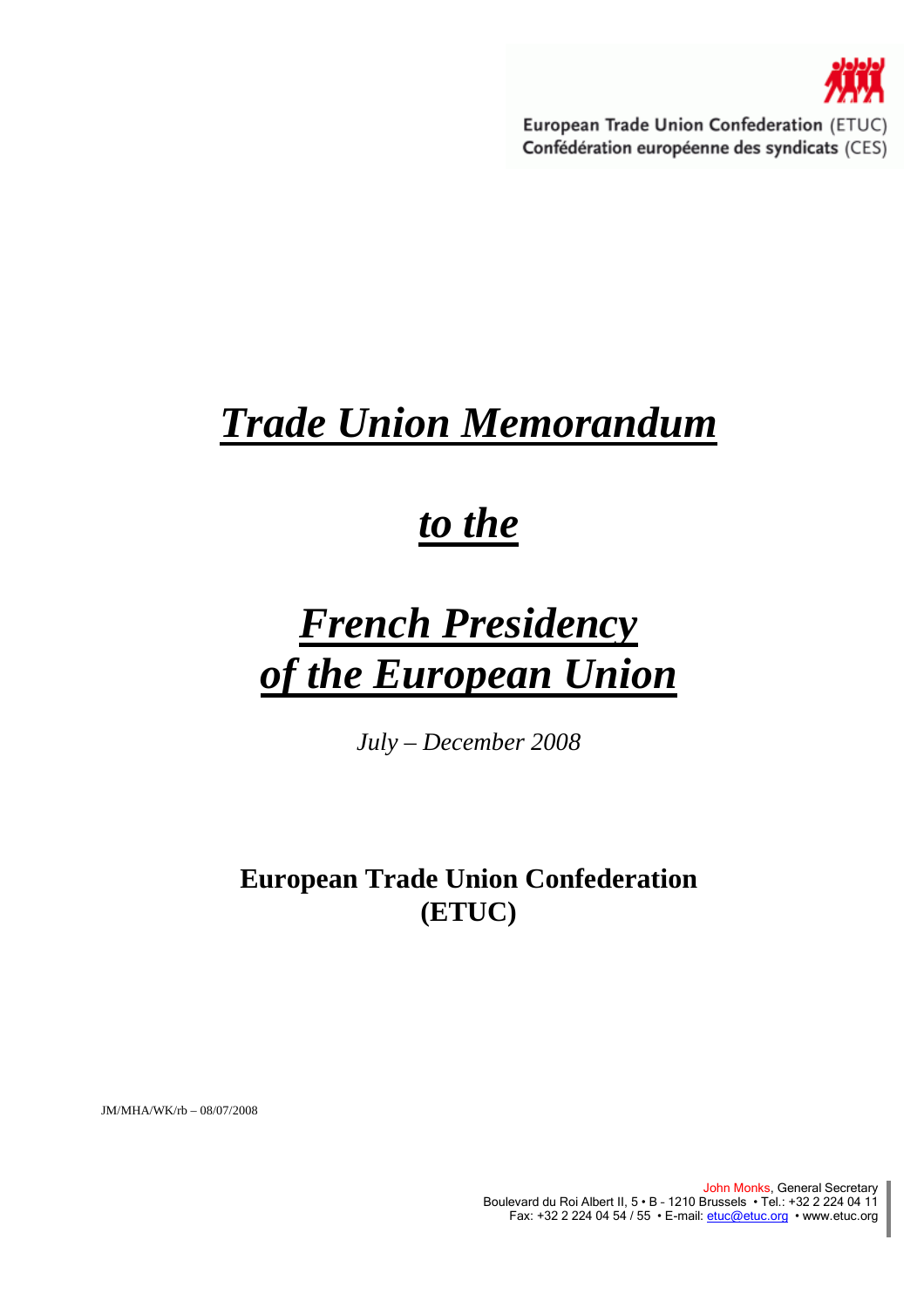## Table of contents: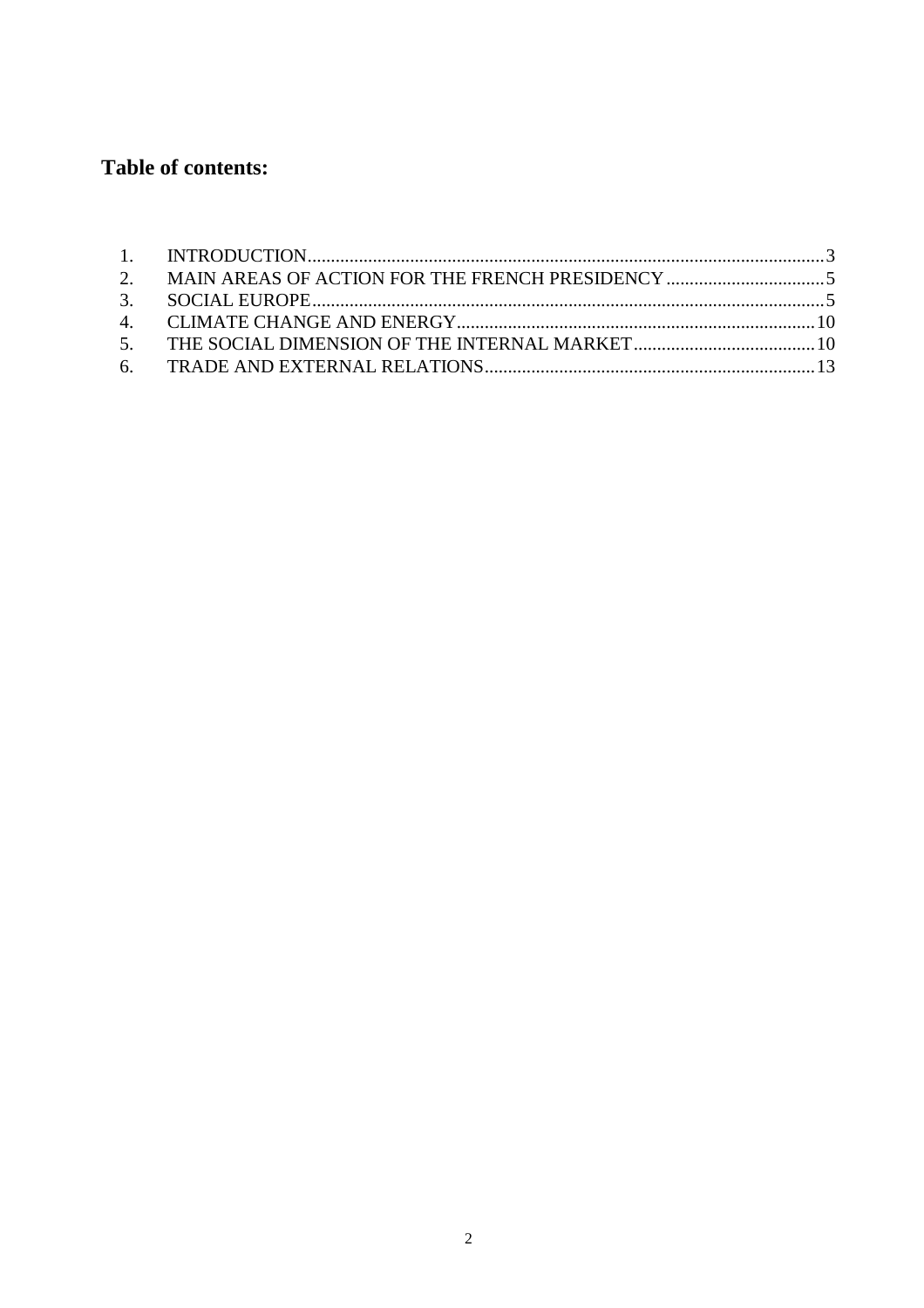## **1. INTRODUCTION**

#### **The institutional challenges**

The French Presidency is the first of the new trio of EU presidencies between 1 July 2008 and 31 December 2009. It comes at a time moment of great uncertainty about both the European integration process and the European and world economies. Furthermore, it is faced with the approaching end of the mandates of both the European Commission and the European Parliament.

So Europe is currently riding several shockwaves, and there are great expectations regarding the French Presidency's ability to promote and coordinate a clear and urgent response to such a battering.

First of all, the Irish "No" vote sounded the alarm re Europe. Following the French and Dutch, the Irish people delivered a powerful blow, not just to the Lisbon Treaty but also to the manner in which European construction is currently being managed. They voted "No" for several reasons, both national and to do with Europe. The "No" campaign was vigorous and passionate, whilst the "Yes" side were unable to give citizens sufficient reasons to vote in favour of the Lisbon Treaty. As in previous instances, the fear of lower social standards and neo-Liberal policies played a part. The high proportion of "No" voters living in working class areas of Ireland (as had previously been the case in France) has a special mix of perceptions and feelings that are cumulative, each reinforcing the other, and including their fear of globalisation, the failure of social policy to deliver hard-and-fast results, recent cases heard by the European Court of Justice nibbling away at fundamental rights, giving free ride to unfair competition and enabling wages to be used as competitive tools.

What is needed now is a shift in policy. Europe has to listen to the clamorous concerns of its citizens, who rightly expect Europe's leaders to take urgent action. We do not believe that citizens are generally sceptical about enlargement as such, but rather about unfair competition. They are not sceptical about 'too much Europe' as such, but about the lack of social policy. They are not hostile towards migrants, but oppose the exploitation of migrants and the second-class treatment dished out to them. They feel that Europe is leaning too far towards competition and not far enough towards greater solidarity and more upward harmonisation.

One possible approach would entail continuing the ratification process and having Ireland clarify what its people want from Europe, which would result in the incorporation of new protocols into the Lisbon Treaty. In this context, ETUC would propose a) annexing a social progress protocol to the Treaty with a view to asserting the primacy of fundamental rights over the single market; b) sending out a positive signal on working time that actually improves the situation instead of pushing for social regression; c) initiating the revision of the Posting Directive; and d) overcoming the problem of differentiation, as proposed by Belgium.

The growing distance between a European project supported by its elites and the scepticism among segments of European citizens who are becoming increasingly hesitant about the direction taken by European integration has to figure high on the agenda. Since the outset of the integration process, nationalist parties and the opponents of any national sovereignty being ceded to Europe have criticised it, but the recent ECJ cases have also kindled euroscepticism among populist movements that feel Europe is losing its way, and these movements could undermine the legitimacy of European integration.

The preparations for the elections to the European Parliament will serve as an opportunity to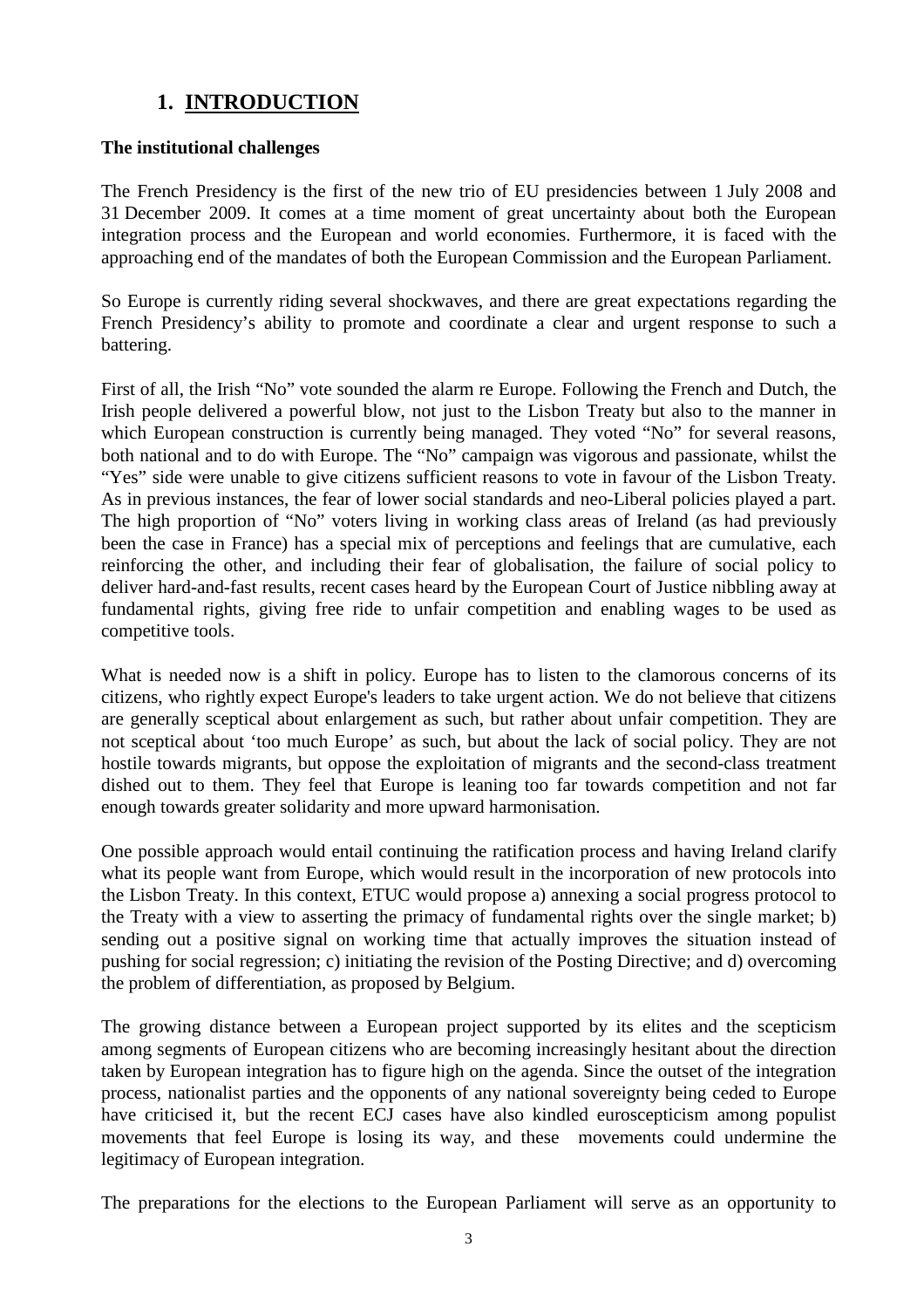mobilise voters in favour of the European project and a more social Europe. The steady decline in turnouts to European elections since 1979 stands in striking contrast to Parliament's growing importance as a key player on the European stage.

The French Presidency's central theme and *leitmotiv* is a "more protective Europe" (*l'Europe protection*). A more protective Europe is a welcome promise for the defence of the European Social Model, the social dimension of integration, social values, social standards, a commitment to jobs, environmental protection and sustainability in the face of globalisation. The French President has sounded a warning not to lend a deaf ear to the anger of those who perceive the European Union not as protective, but rather as a Trojan horse smuggling in all the threats arising from our rapidly changing world. The French Presidency intends to take up the challenge of giving globalisation a more human face. ETUC is in favour of a "more protective Europe" and clearly opposes a protectionist Europe. Globalisation must be regulated by bringing in new, innovative forms of social partnership and social protection. Strengthening Europe's social dimension must be the top priority for creating a more cohesive and more social Europe and facing the challenges posed by globalisation.

The Wise Persons Group, a think tank on the future of the European model chaired by Felipe González, will have to take full account of the social aspect and not just pay lip service to the social dimension, but make it a substantial part of the process of reform. For future treaty revisions, activating a European Convention will become standard procedure, and here ETUC reiterates that it took part in the last Convention and expects to be involved in any future Convention as well.

#### **Economic challenges**

The economic situation, too, is far from bright. After years of calm on the inflation front, strong inflationary pressure is now returning, prompted by rapidly rising energy and food costs. The activities of speculators, especially hedge funds, are aggravating this inflationary pressure, especially where fuel prices are concerned. There is widespread unease that the combination of such inflation plus continuing worries about the availability of loans in the wake of the 'credit crunch' and higher interest rates will trigger a recession. Consumer confidence is down and unemployment has shown signs of increasing in some Member States and certain sectors, e.g. the construction sector. This is the increasingly gloomy backdrop to the work being done by trade unions, and several countries have taken steps to maintain households' purchasing power as inflation erodes the purchasing power of modest, nominal wage increases. Back in April, ETUC organised a European demonstration in Ljubljana that focused on this issue.

World economic growth, which until now has offered Europe dynamic export markets, is set to slow down. Monetary policy decisions within Europe are adding to the negative impact of shockwaves affecting us from elsewhere. As a result, growth in Europe is expected to slow down sharply, from a rate of over 3% in 2006 to 1.8% in 2009.

ETUC believes the French Presidency's agenda should prominently feature efforts to allay the dual concerns of preventing the economy from becoming trapped in another long slump and making sure that financial markets work to shore up the real economy.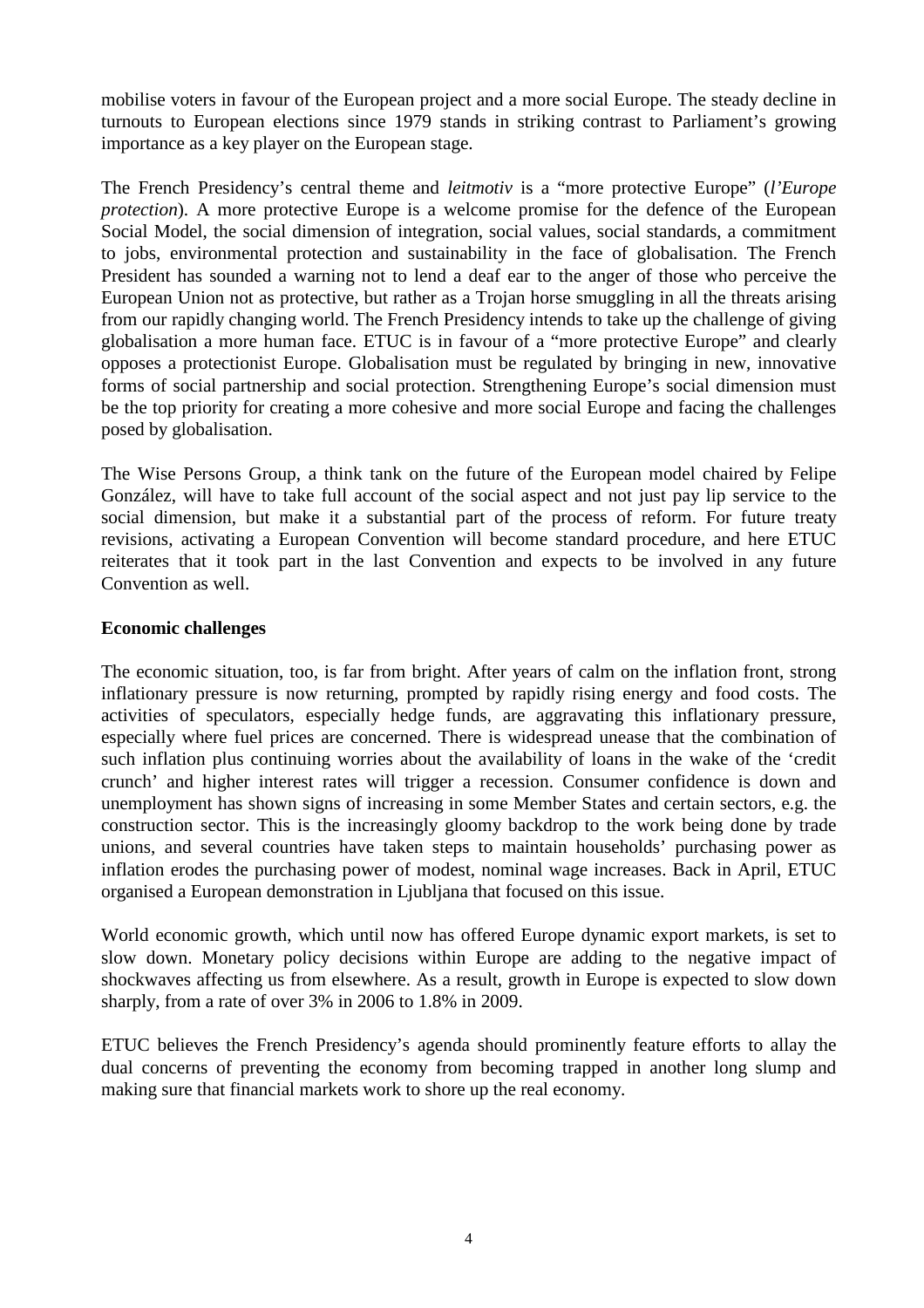## **2. MAIN AREAS OF ACTION FOR THE FRENCH PRESIDENCY**

#### **Priorities for the Presidency: is the social dimension prominent enough?**

The Presidency has announced its top priorities as the following four areas: (1) to reach a political agreement on the whole **energy and climate package**, including the revision of the EU's CO2 trading scheme and a new Renewable Energy Directive, if possible at the first reading in the European Parliament; (2) to adopt a **European Pact on Immigration and Asylum**; (3) to update **European Security and Defence Policy**; and (4) to launch reflection about the future of the Common Agricultural Policy.

Although the issues on this agenda are relevant, Social Europe does not figure at the top. We understand that in the wake of the long blockage in the Council of Ministers since 2002 regarding the adoption of social Directives, the Presidency is seeking to adopt another social Directive and thereby send out a modest signal that Social Europe is still alive.

ETUC believes that the Presidency's priorities re energy, climate change or immigration and asylum entail a social dimension. However, we would have expected to see the Social Agenda, the adoption of the Temporary Agency Work Directive, an acceptable Working Time Directive or the review of European Works Councils all included among the French Presidency's priorities, as the fifth key area where progress is to be made over the coming 6 months.

Clearly a 'Europe of results' is better than a 'Europe without results', but the results in question must be more than mere slogans. Content matters, and under the current situation the risk of disappointment and even failure is very high as well.

## **3. SOCIAL EUROPE**

As mentioned above, Social Europe needs to be put back on track. Below are some of the proposals that ETUC would like to see taken up and developed in the context of the French EU Presidency.

#### **Social Progress Protocol**

ETUC is calling for a **Social Progress Protocol** to be attached to the Treaty as soon as possible. Such a protocol should make it very clear that under the various European treaties, the internal market is not an end in itself, but is meant to help improve the living and working conditions of European workers and citizens, and that it is this notion of social progress that serves as the guiding principle that should govern all its actions and policies. Fundamental social rights may therefore never be regarded as hierarchically 'inferior' to economic freedoms. Quite the contrary! Another important issue in the context of the increased mobility of workers and services is the need for a regulatory framework at EU level to deal with temporary agency work (see below).

#### **Mobility**

As stated above, several issues regarding the cross-border mobility of workers and services are particularly important. One is the proper implementation and enforcement of the Posting Directive, and addressing potential clashes between the objective of this Directive (to protect workers in a climate of fair competition) and the freedom to provide services. Member States and social partners should be allowed sufficient scope to retain mechanisms and instruments for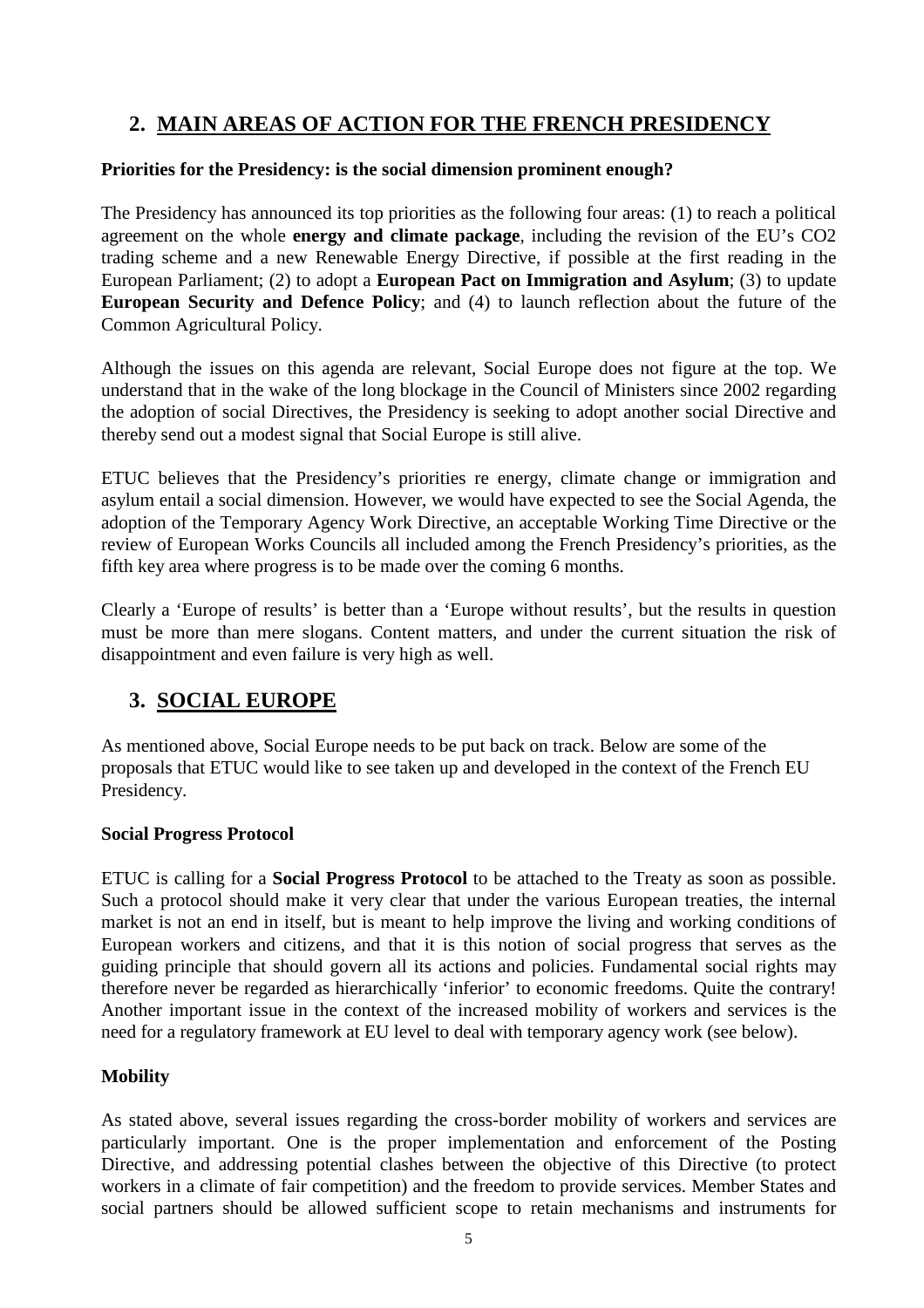monitoring and enforcing labour standards and to prevent social dumping. In this context, ETUC is particularly concerned about some recent ECJ cases (Laval, Rüffert and most recently COM vs Luxembourg). The European Parliament will discuss these matters during the French Presidency on the basis of the Andersson report. ETUC expects the French Presidency's support regarding the need to better protect and respect collective bargaining and industrial relations in an internal market context and the consequent need to revise the Posting Directive.

#### **SOCIAL AGENDA**

In ETUC's view, given the current economic and social circumstances, Europe needs a strong Social Agenda. In the past, the French Presidency has always helped to strengthen social Europe, so ETUC expects the same to happen this time around. Here are some of the areas we believe need to be urgently addressed, including on the legislative front:

#### **European Works Councils (EWCs)**

ETUC welcomed the Commission's introduction of the long-overdue revision of the EWC Directive following the second stage consultation of social partners. For ETUC it is very important that the revision process be successfully brought to a close under the French Presidency, i.e. before the end of 2008. ETUC expects the French Presidency to show a clear commitment to the core needs for this revised Directive, including an improved definition of "information" and "consultation", recognition of the role played by trade unions, improved working conditions for EWCs; effective, proportionate and dissuasive penalties for companies flouting the provisions of the Directive, and the lowering of thresholds for establishing EWCs.

#### **Non-discrimination outside employment**

The Commission has included in the Social Agenda a proposal for a draft Directive to prevent and combat discrimination outside employment. Initially it seemed the proposal would be limited to discrimination on grounds of disability. However, after extensive debates and clear positions taken by ETUC, the European Parliament and NGOs, all of whom deemed the Commission's proposal insufficient, the proposal now includes discrimination on grounds of age, sexual orientation and religion. In ETUC's opinion this is a clear instance of 'better' regulation in the sense that it will avoid applying different rules governing different types of discrimination that could in turn give rise to legal and practical inconsistencies or cause problems in cases of multiple discrimination. A broad Directive covering all the grounds mentioned in Article 13 of the Treaty will send out a strong message to the Member States and European citizens that discrimination precludes the building of a modern and cohesive society. Given our ageing population, societies' growing diversity in terms of people's ethnic origins and religions, and increasing intolerance of people with different sexual orientations, establishing a strong, coherent body of law that protects all our citizens from discrimination wherever they are in the EU should be a priority. As a Directive of this kind needs unanimous support in the Council, the French Presidency should do everything it can to convince the other Member States in the Council of the need to support this initiative.

#### **Gender equality**

Tackling the gender pay gap and ensuring gender mainstreaming will be priorities during the French Presidency, which is when the European Commission will publish the follow-up to its Communication on the pay gap, setting out the measures to be implemented to reduce it. ETUC is calling on the French Presidency to actively support that initiative. Furthermore, care will have to be taken to ensure that all policies developed at EU level explicitly address how the gender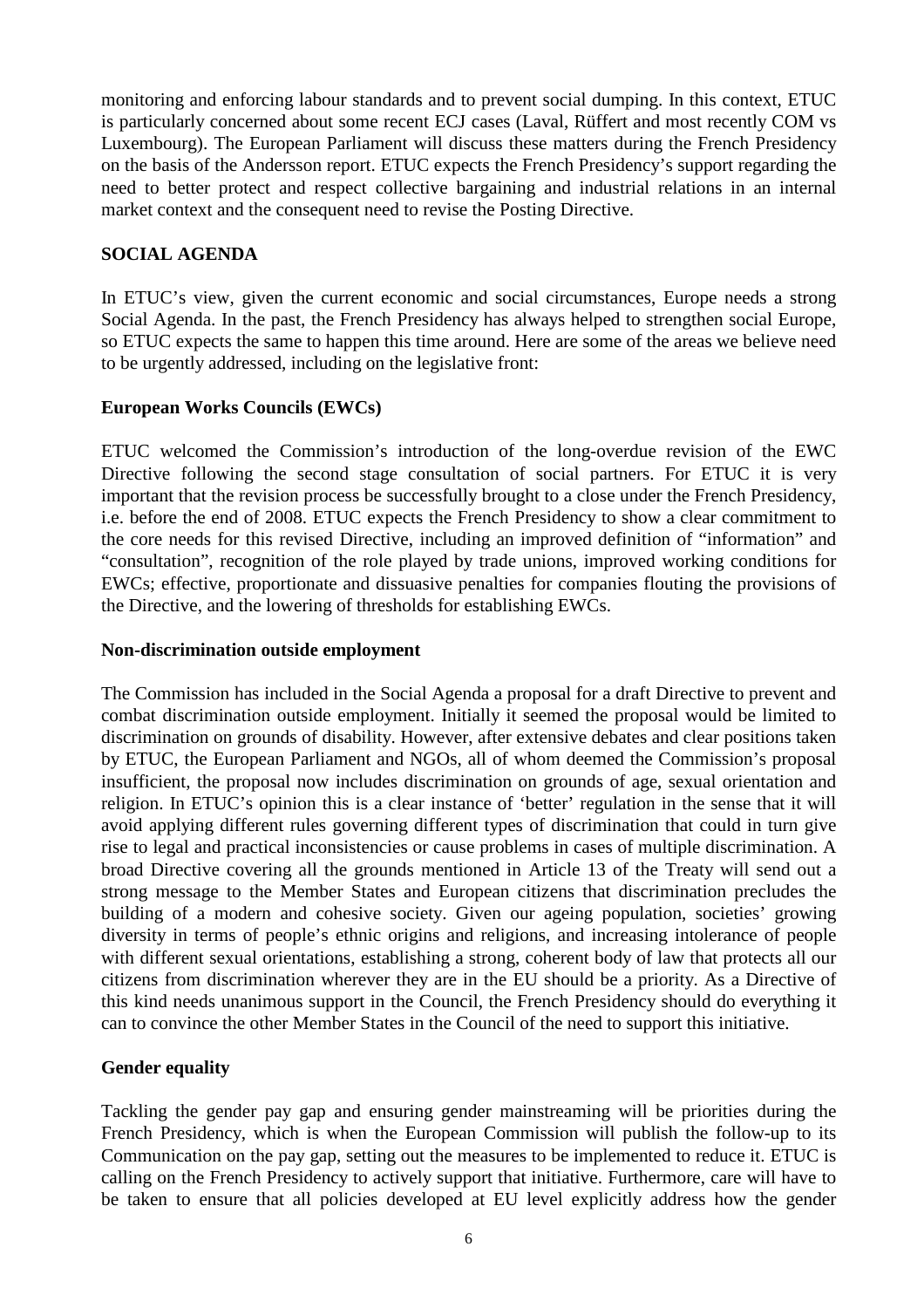dimension has been taken into account. The French Presidency can play an exemplary role in making this that this comes about.

#### **Reconciliation of work, private and family life**

In the context of their ongoing discussions about reconciling work, private and family life, the European social partners will start negotiations on the revision of the parental leave agreement with a view to bolstering its provisions. This issue is also linked to the demographic challenges facing the EU. Depending on the timetable of the social partners, the French Presidency can play an important and supportive role in the final stages of these negotiations, leading to the transposition of the agreement in a revised Directive. In other areas of reconciliation policy, as well, such as the provision of childcare and eldercare, the social partners have signalled to the Commission the need to take more action at both the EU and national levels. ETUC expects strong support from the Council in this respect.

#### **Transnational collective bargaining**

The number of transnational agreements has risen from 92 (in 2005) to 147 (in 2007.) Accordingly, the trend and its momentum are very strong. Two-thirds of these texts have an exclusively European dimension, and they relate to all the biggest European multinational groups. Many problems remain unsolved, though, such as the need to clarify which players may be deemed sufficiently representative to award a mandate to the negotiations or qualify as a signatory or set out clear procedures governing the implementation of any signed texts. ETUC believes there is a need to create a 'permanent place' at European level for the continuation of a debate directly with the social partners, rather than with experts, and to ensure ongoing monitoring of any signed texts, with the possibility of examining the most salient general points emerging from such agreements. It is very important that the Presidency supports these proposals.

#### **Active inclusion**

The European Commission will present a Recommendation on active inclusion. ETUC welcomes the fact that further action is being taken at the European level on such an important issue. However, as far as the choice of the most appropriate instruments to be used at European level is concerned, ETUC believes that the enormous challenges facing a new Recommendation will probably end up rendering it pointless and ineffective. For this reason, we advocate shoring up the Open Method of Coordination (OMC), which would underpin and apply the principles and criteria already set out in Recommendation 92/442/CEE of 27 July 1992. Such shoring up should also involve regular evaluations based on common indicators (to be defined) that would enable comparisons between various actions taken and a more accurate assessment of the initiatives in place (and their efficiency) in different Member States aimed at meeting the respective objectives. These evaluations should be followed up with specific recommendations for each Member State depending on the progress or lack of headway made.

ETUC is calling on the French Presidency to seize the opportunity of the October Round Table on Poverty and the outcomes of the work done by the Social Protection Committee to strengthen the Member States' commitment to eradicate poverty in EU, namely by reinforcing the OMC. ETUC also intends to contribute to active inclusion itself, so in the context of the European Social Dialogue negotiations will be launched with a view to promoting a more inclusive European labour market.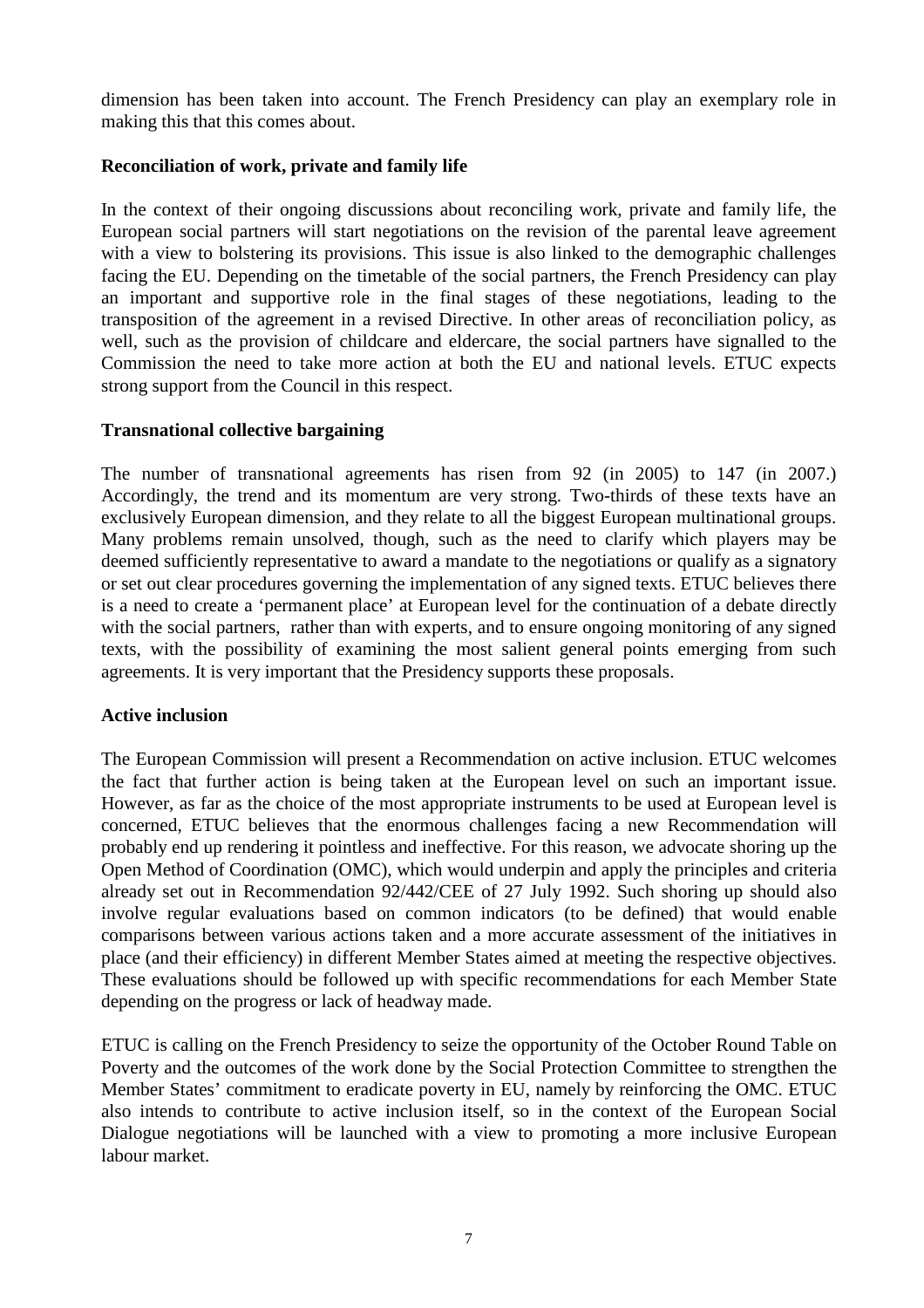#### **Migration**

During the French Presidency, the Council will discuss several legislative initiatives to do with legal and illegal migration. The French Presidency has also announced that it wants to make the development of common EU immigration policies in the area of legal and illegal immigration one of its priorities, and intends to secure the Member States' commitment to a so-called Pact on Immigration and Asylum. ETUC has serious doubts about the announced focus of this Pact, which draws a sharp distinction between immigrants we want (*immigration choisie*) and immigrants we do not want (*immigration subie*), placing the emphasis on attracting highly skilled immigrants and at the same time preventing immigrants with few skills and little potential to enter the EU or gain legal status there. Border checks, forced repatriation and sanctions punishing employers who employing illegal immigrants must protect Europe from the influx of those people we do not want, while temporary, circular migration policies and integration contracts giving immigrants no rights but mostly burdening them with obligations must ensure that Europe gets the qualified immigrants it needs without having to make major investments or incurring high social costs.

ETUC is in favour of a comprehensive EU policy on migration, integration and development, offering legal channels for migration at all skills levels, while at the same time rigorously applying and enforcing labour standards and guaranteeing that immigrants are treated equally to local workers.

ETUC is aware of the constraints faced by the Commission, with the Member States being very reluctant to hand over to the EU their competence for managing immigration. But this must not be allowed to lead to a piecemeal approach, dealing only with fragments of policy that could exacerbate both bureaucracy and the current lack of transparency in an area that urgently needs coherent, proactive measures.

In this context, ETUC has expressed its disappointment with the proposal for a Directive on sanctions for employers employing 'illegal' immigrants, which both the European Parliament and the Council may decide on during the French Presidency, believing it to be the wrong instrument at the wrong time. Unless low-skilled immigrants (who currently comprise the vast majority of migrants to Europe!) are offered legal channels for immigration into the EU and offered ways out of illegality, this Directive may well turn into another instrument that hits migrant workers hardest. ETUC demands that the focus instead be on enforcing minimum labour standards and decent working conditions.

Another key issue is the EU's global social responsibility to prevent developing countries in particular being drained of their young talent and of people exercising professions they need for their own economic and social development and survival. This is an area where a coordinated EU policy on high-skilled immigrants would be very welcome, to prevent Member States from competing with each other on skilled workers at the expense of the immigrants' countries of origin.

ETUC welcomes the initiative for a framework Directive on the rights of migrant workers as an important step in the right direction. On many occasions in recent years, ETUC has emphasised that a Europe with open markets and open borders needs a strong, supportive legal framework of rules guaranteeing a level playing field and, more to the point, establishing clear principles of equal treatment re wages and working conditions that apply in the place where the work is carried out.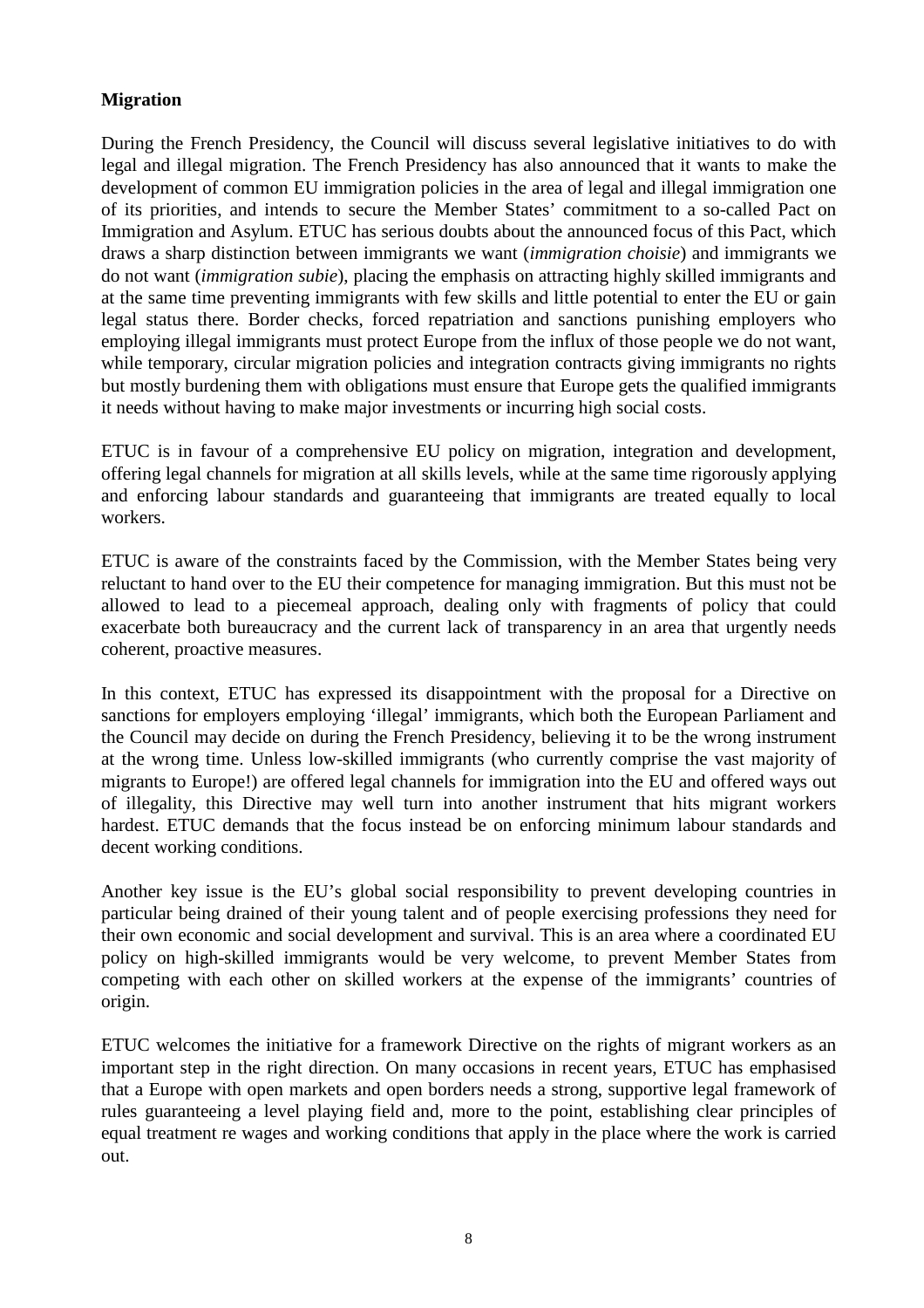ETUC wants to stress that immigration must not be used as an 'easy' way of resolving labour market shortages or accommodating demographic change. The social partners will have to be involved in assessing real labour market needs, and investment in training unemployed workers – including those from immigrant or minority ethnic backgrounds – is a top priority. Moreover, jobs in sectors where there are shortages must be made more attractive to the locally unemployed in terms of the wages and working conditions associated with them.

Any policy designed to promote immigration in whatever form must take account of the need to gain the support of the local population. This means rigorous investments need to be made in integration policies that entail a genuinely a two-way process, helping both local and immigrant populations to adapt to changing circumstances. Stronger social and employment policies are indispensable in this connection. ETUC therefore calls on the French Presidency to encourage progress on the various initiatives, while taking serious account of ETUC's concerns and promoting closer involvement of social partners at all relevant levels.

#### **PENDING LEGISLATIVE PROPOSALS**

#### **Directive on pension portability**

Under the Slovenian EU Presidency it proved impossible to reach agreement on the Directive that now focuses, to ETUC's regret, on the mobility - rather than the portability - of supplementary pension rights. The opportunity presented by the continuing discussions has to be seized to improve the provisions on vesting periods (reducing them to two years at most) and membership age (which must not be over 21). These changes are essential for achieving the stated objective of the draft Directive, namely improving worker mobility.

#### **Temporary Agency Work Directive**

The increase in the cross-border mobility of workers and services and the greater potential for abuses and manipulation by agencies and gangmasters makes the adoption of a framework Directive on temporary agency work urgently necessary. It is positive that the deadlock on this issue in the Council is broken and that the vast majority of Member States are now able to ensure that progress is made. ETUC welcomed the agreement reached in the Council on this issue as a good basis for a final agreement with the European Parliament. We are therefore calling on the French Presidency to support this process and ensure the swift adoption of the Directive.

#### **Working Time Directive**

ETUC rejects as unacceptable the agreement on the Working Time Directive reached by the Council in June. As it stands, the draft Directive will lead to an overall decline in the level of protection afforded to workers, compared to the current text of the Directive. For this reason, ETUC will continue to fight for necessary amendments during the Directive's second reading in the European Parliament. A revision of the Working Time Directive should at least ensure that individual opt-outs do not remain in place forever and that balanced solutions are devised to deal with on-call time in the workplace while also respecting ECJ decisions. In addition, it should be impossible to annualise working hours without guaranteeing workers proper safeguards regarding their health and safety and rights to information and consultation. The Working Time Directive is an important cornerstone of Social Europe. ETUC will not allow it to be sold out to business interests and flexibility ideologists. The French government has always been on the side of those demanding socially sustainable solutions on working time.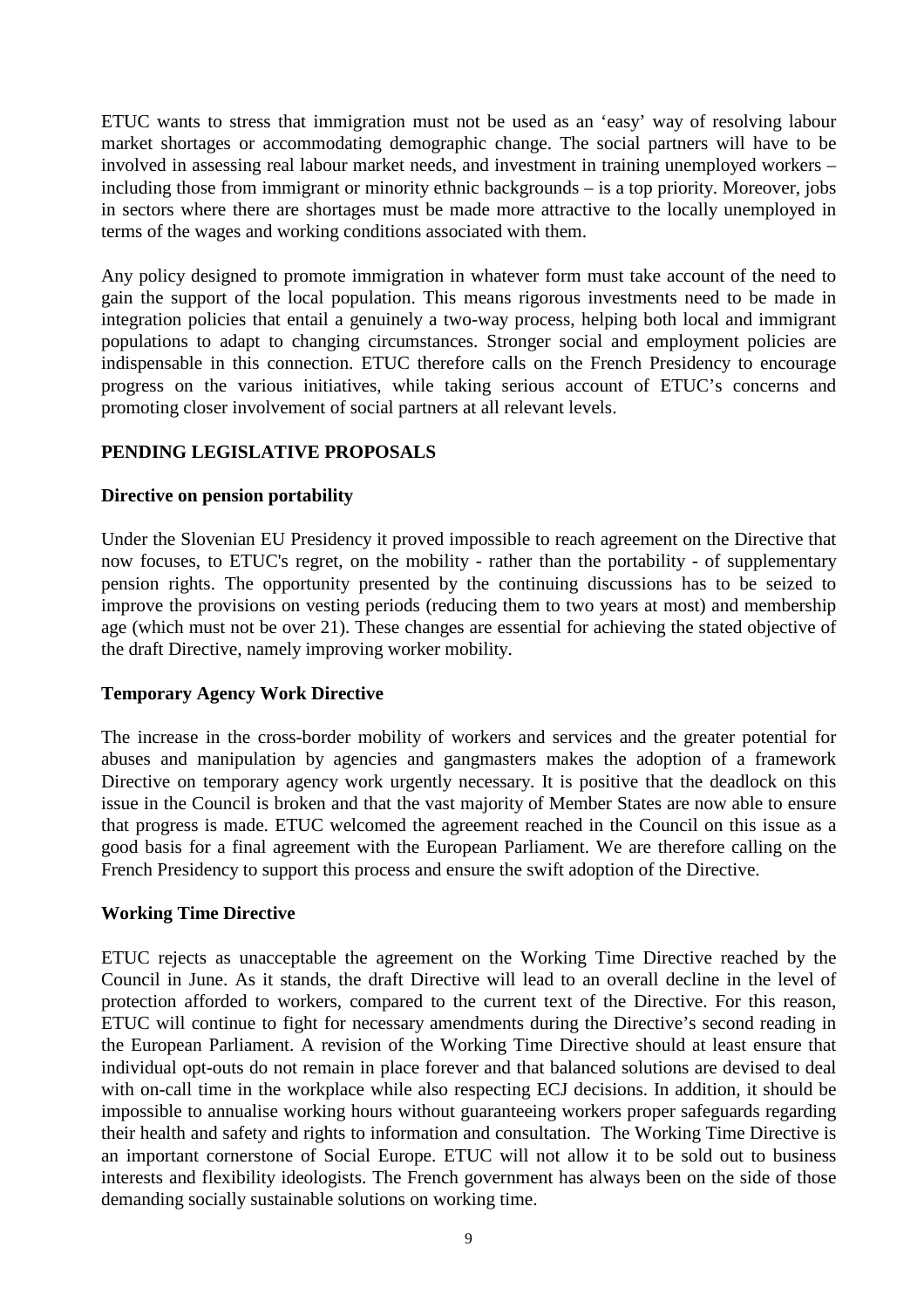Accordingly, ETUC is calling on the French Presidency to play a strong, positive role in dealing with the European Parliament during the Directive's second reading.

## **4. CLIMATE CHANGE AND ENERGY**

It is important that the European union set itself ambitious targets for curbing greenhouse gas emissions and give itself means of achieving them achieve them by monitoring social transitions in such a way as to defend Europe's industrial calling. ETUC would welcome the swift adoption of all the legislative initiatives arising from the Climate Package but also insists that it contain a section on the 'social monitoring of professional transitions' comprising an initiative on new qualifications, a European adjustment fund for displaced workers and consultations with the social partners. ETUC advocates boosting the system for trading emissions quotas by extending the principle of auctioning off quotas but definitely complementing it with a border adjustment mechanism for those industries exposed to international competition.

ETUC is also calling on the French Presidency to make sure that the Regulation governing  $CO<sub>2</sub>$ emissions by new cars is adopted, maintaining the target of 130 g CO2/km by 2012. Finally, ETUC would like to draw the French Presidency's attention to the urgent need for a European energy policy that takes account of the issues at stake in the long term, namely fighting global warming, ensuring energy security that all have access to energy. Faced with currently soaring energy costs, the priority must be to reduce consumption, especially by the most modest households. ETUC has suggested the launch of a European financial initiative under which the European Investment Bank (EIB) would raise funds on the international bond market and then reloan them accompanied by a bonus to those governments that invest in measures designed to combat climate change and save energy.

From this 'Third Energy Package', ETUC wants (a) guarantees to protect vulnerable consumers against energy poverty; (b) openness from national regulators and the Agency for the Cooperation of Energy Regulators (ACER) regarding stakeholders' democratic participation; (c) a study carried out on the impact on investment and employment of the options to do with 'unbundling'.

European industry must not be sacrificed to climate change. Obviously, it needs to adapt to become more sustainable, but before such a transformation can occur, there must be fair competition at the international level, based on legitimately acquired competitive advantages, not on violations of internationally recognised social and environmental rights, including the ILO's core labour standards.

The most effective solution for reducing carbon leakage is to impose a trade compensation mechanism. The Commission has proposed such a mechanism as a possible alternative in its package. For the European trade unions, the adoption of such a mechanism is an essential precondition for securing their support for the climate package.

## **5. THE SOCIAL DIMENSION OF THE INTERNAL MARKET**

#### **Strategy regarding the internal market**

A Commission Communication on the single market in the 21st century pledges to take its social dimension seriously once again, announcing a strategy for Services of General Interest. ETUC fears that the internal market Communication pays mere lip service to public services.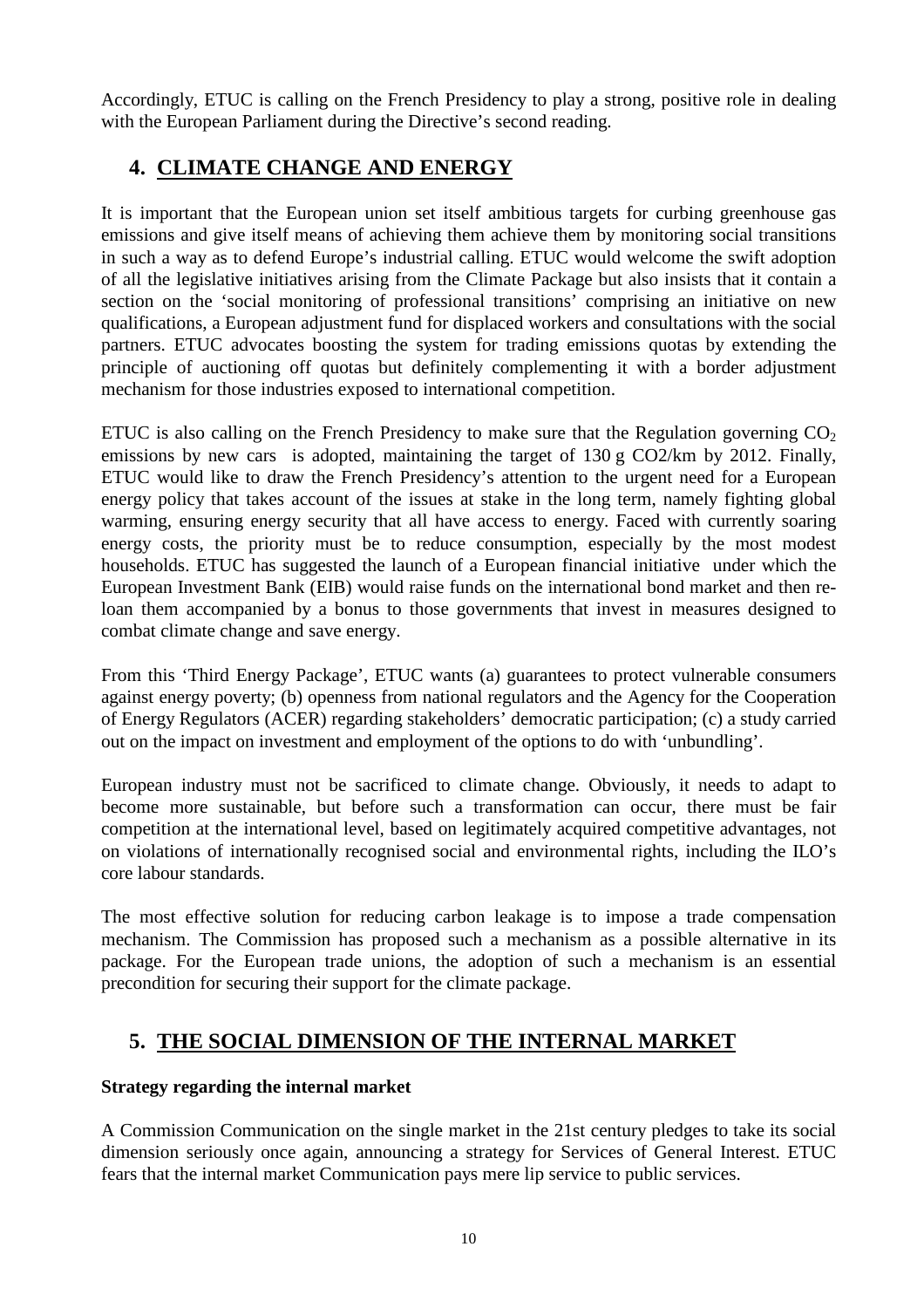ETUC expects the French Presidency to transform the well-intentioned words and declarations into concrete actions.

ETUC will closely monitor whether the Commission delivers the substance behind its declarations. For example, the strategy it unveils for Services of General Interest is unsatisfactory. Preference is given to a sectoral approach, which could give rise to serious problems, especially as regards ensuring equal access to services that are fundamental for ensuring social cohesion, e.g. health and/or social services.

When ETUC accepted the internal market as the EU's pivotal project, the Commission promised and delivered a strong social dimension, including an ambitious social policy agenda, a series of legislative initiatives on health and safety at work and gender equality, and measures designed to promote social dialogue. The EU's internal market strategy was not just about competition, but entailed a balanced approach, whereby the social agenda was deemed part of the internal market, not a marginal or even 'extraneous' factor.

But in the late 1990s the Commission changed its strategy, the Commission focusing solely on efforts to complete the internal market by promoting liberalisation and privatisation. Little or no importance was attached to the social dimension and there was no self-criticism regarding liberalisation and privatisations.

ETUC expects the French Presidency to push strongly for action in this domain. The internal market cannot yield benefits for businesses alone; it must also serve workers' interests. ETUC expects the Presidency to take steps aimed at guaranteeing greater legal clarity and security for public services. As a lesson learned from the battle on the Services Directive, ETUC insists that the Monti clause (Council Regulation  $2679/98$ )<sup>1</sup> be incorporated into all legislation governing the Single Market. This would ensure that no application of the four fundamental freedoms of the Single Market ends up impeding collective bargaining rights and the right to strike as defined by national legislation. Already included in some sectoral legislation, the Monti clause is an effective instrument for guaranteeing that a balance is maintained between the completion of the internal market and the preservation of a high level of social welfare.

ETUC expects the forthcoming "Altmark package" on state aid and initiatives on institutionalised public-private partnerships, concessions and public procurement to take account of the new treaty provisions.

Another important topic will be the implementation of the Services Directive and respect for the spirit of compromise, for instance, the full, unambiguous exclusion of social services. The Member States have to ensure that points of single contact deliver information on social and labour legislation, employment rights, collective agreements, health and safety requirements, social security schemes, environmental legislation and taxation in the Member States and also that reasons to do with public order, public policy, public safety and public health or the need to protect workers or the environment are used to justify non-discriminatory regulations and rules governing policy.

<sup>|&</sup>lt;br>|<br>| "This Directive may not be interpreted as affecting in any way the exercise of fundamental rights as recognized in Member States and/or in the EU Charter of fundamental rights, including the right or freedom to strike. These rights may also include the right to take other action covered by the specific industrial relations systems in Member States."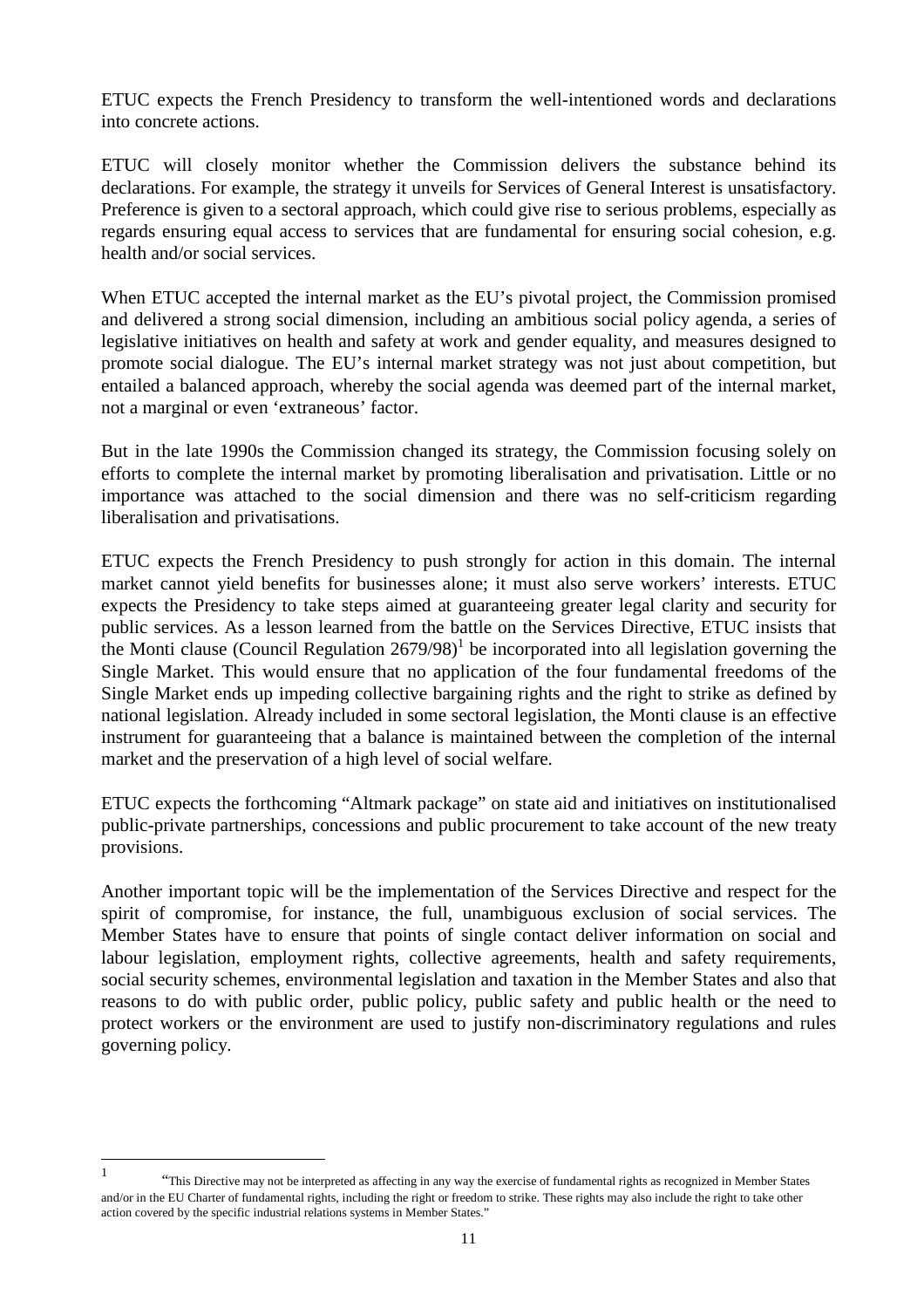#### **Health and social services**

The Commission has confirmed that for the time being it has no intention of legislating on Social Services of General Interest. Nonetheless, the legal certainty of such services needs to be guaranteed following their exclusion from the Services Directive. Since the services in question are essentially personal services with a clear social dimension (allowing for the implementation of the social rights contained in the Charter of Fundamental Social Rights), they cannot be governed by market rules and competition alone, and the limits of their application must be more clearly defined at EU level.

ETUC believes that the recent draft Directive on health care requires careful analysis on a number of scores, particularly regarding the conditions re the availability and universality of care. The instrument foreseen to provide greater legal certainty in cases of cross-border services should not endanger the viability of national systems or increase inequalities of access resulting from patients' capacity to contribute, or indeed the working conditions and qualifications of the staff affected by stiffer competition and greater tensions within the circles providing these services.

#### **Better regulation**

ETUC reiterates its support for the improvement of European legislation with a view to fulfilling the needs to regulate Europe's economic development (and the internal market in particular) and to ensure that the principles of the social charter are implemented. With this in mind, ETUC stresses the needs to ensure the strengthening of the democratic process behind the drafting of European Regulations, to make certain that they are fully implemented at national level, and to guarantee constant feedback on experiences by enlisting the support of the social partners and the other actors involved. By the same token, ETUC reiterates the role of the social partners as colegislators in the social policy domain and underscores the need to ensure their full consultation on all Regulations with a social link, be they economic, social or environmental Regulations. ETUC insists that any initiative designed to simplify the situation, including the codification of social Directives, be subject to consultation of the social partners in line with the Treaty, and points out that at present it is the social partners who assess the impact of Community initiatives dealing with the Social Chapter. Simplification must not result in any scaling back of acquired rights at the European or national levels. If the Commission rules that a supplementary impact assessment needs to be conducted, the resulting exercise and results should fall within the scope of the consultation process.

ETUC insists also that most EU social legislation be on the principle of minimal harmonisation. An exercise designed to 'improve regulation' should not be used to reduce harmonised levels of protection or undercut levels set out in national legislation or collective agreements.

Finally, regarding the objective of reducing the so-called administrative burden by 25% by 2012, the progress on which will be debated at the next Spring Council in 2009, ETUC reminds the French Presidency that this objective must not be allowed to jeopardise either the principles of the Social Charter or workers' rights to information and consultation. In particular, such an objective must not automatically apply to all domains of social legislation. In the health and safety domain, for example, it would be incompatible with the principle of systematically managing health and safety in the workplace level in all companies based on the principle of risk assessment and consultation the relevant with workers' representatives. ETUC would reject any measure that excluded micro-companies from these obligations or ruled out specific categories of workers (e.g. temporary workers) from preventive measures.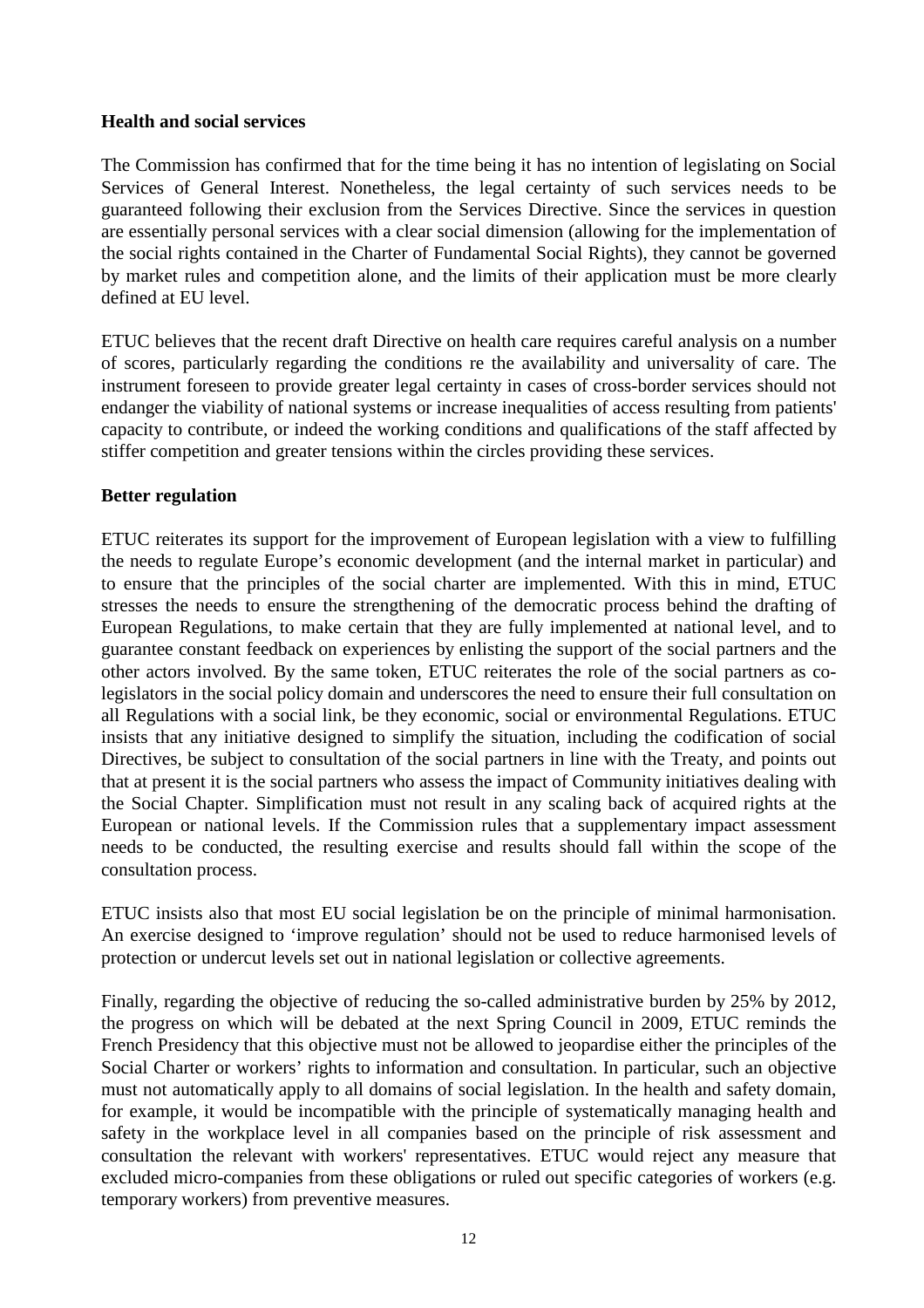#### **Company law**

The ETUC is observing carefully the EU Commission's initiatives on modernising company law and the European Small and Medium Enterprises Act which aims to allow enterprises to better use the opportunities of the EU internal market. In particular, we see the proposal for a European Private Company (EPC) regulation as a measure which only aims to strengthen freedom for companies at European level, whereas workers' interests are regarded rather as a complication which should be left to subsidiary levels of national legislation.

The ETUC urges the French Presidency to make sure that the new regulation of an EPC must be fully in accordance with the provisions for workers' participation rights deriving from the SE- /SCE-regulation. At this juncture, ETUC stresses that modernisation of company law must be beneficial for all stakeholders, and should not undermine workers' rights.

### **6. TRADE AND EXTERNAL RELATIONS**

#### **Trade and external relations**

ETUC is calling for active external policies both within and outside Europe that will contribute to sustainable growth, the development of decent work, the promotion of EU values such as those set out in the EU Charter of Fundamental Rights, and the universal respect of international conventions, especially those adopted by the ILO. We hereby call on the French Presidency to react swiftly and robustly against violations of human and trade union rights wherever they may occur. We also enjoin the Presidency to promote our values at the major summits that will take place over the next six months, especially with the Asia-Europe Meeting (ASEM) and other summits involving Mediterranean countries, Ukraine, India, Russia and China.

ETUC attaches particular importance to the deepening of Euromed relations and hopes that the 13 July Summit will result in the revitalisation of the Barcelona Process, to the benefit of working people throughout the area in question. ETUC expects the French Presidency to take steps to strengthen the social partners' consultative role, especially in the economic and social domains, represented by the Euro-Med Trade Union Forum (coordinated by ETUC) and the Business Med (UMCE). We look forward to a positive outcome from the Labour and Employment Conference due to be held in Morocco in November and hereby express a strong desire to be involved in this initiative.

ETUC is also looking forwards to the further development of a social dimension in the context of ASEM, particularly at the second ASEM Labour and Employment Ministers Conference in Bali in October ahead of the ASEM Summit in Beijing. ETUC is involved in the preparations for those meetings and, as part of the international trade union movement, will be submitting recommendations in due course.

Strong chapters on sustainable development, including social and environmental standards, must be incorporated in all EU bilateral trade and association agreements, with effective provisions aimed at ensuring implementation and social partner involvement. This applies in particular to the bilateral trade agreements currently being negotiated with South Korea, India, ASEAN and Ukraine, as well as to the Economic Partnership Agreements concluded with ACP countries, which should be negotiated with a view to driving regional integration and sustaining local production. The same considerations apply to the partnership and cooperation agreement that the EU is currently negotiating with China, which should also include a strong chapter on sustainable